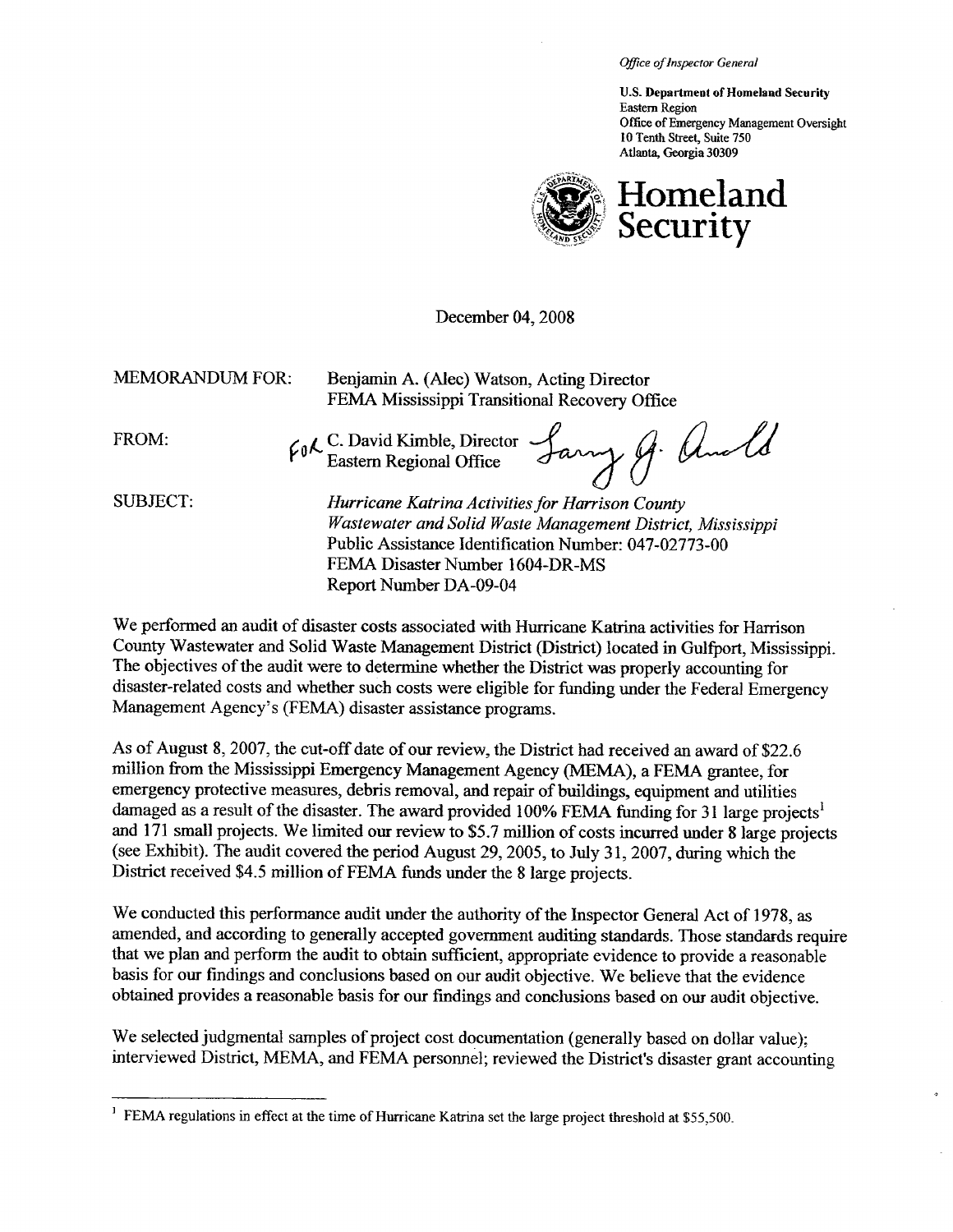system and its procurement policies and procedures; and performed other procedures considered necessary under the circumstances. We did not assess the adequacy of the District's internal controls applicable to its grant activities because it was not necessary to accomplish our audit objective. We did, however, gain an understanding of the District's grant accounting system and its policies and procedures for administering the activities provided for under the FEMA award.

#### RESULTS OF AUDIT

The District accounted for FEMA funds on a project-by-project basis according to federal regulations for large projects. However, we identified \$53,635 of questioned costs resulting from excessive contract charges, unreasonable labor costs, and unreported salvage proceeds. In addition, the District did not follow proper contracting procedures when contracting for bypass pumping services.

- A. Contract Charges. The District's claim under Project 8785 included \$8,116 of excessive contract charges for activities associated with transporting and disposing of wastewater sludge. We question those charges, as follows:
	- The District paid a contractor \$33,754 for excavator use based on a unit price of \$337.50 per hour and an operator rate of \$48.42 per hour. However, according to the contract terms, the excavator and operator should have been billed at hourly rates of \$281.25 and \$28.00, respectively. Accordingly, we question the \$5,885 overcharge as shown in the chart below.

| <b>Description</b> | Rate<br><b>Billed Per</b><br>Hour | Unit Price/Hr<br>Per Contract | Unit Price/Hr<br><b>Over Charge</b> | <b>Hours</b><br><b>Billed</b> | <b>Excess</b><br>Contract<br>Charge |
|--------------------|-----------------------------------|-------------------------------|-------------------------------------|-------------------------------|-------------------------------------|
| Excavator          | \$337.50                          | \$281.25                      | \$56.25                             | 97                            | \$5,456.25                          |
| Labor Rate         | \$48.42                           | \$28.00                       | \$20.42                             | 21                            | \$428.82                            |
| <b>Total</b>       |                                   |                               |                                     |                               | \$5,885.07                          |

- The District paid a contractor \$2,231 for dump truck use whose charges were included in the agreed upon contract unit price and should not have been billed separately. As a result, the District was biled excess charges for the equipment.
- B. Salvaged Proceeds. Under Project 6361, the District received proceeds of \$16,899 from the sale of salvaged material at the Keegan Bayou Wastewater Treatment Plant. However, at the time of our review the District had not reduced project costs by the proceeds, According to FEMA policy (FEMA 9525.12, Disposition of Equipment, Supplies and Salvaged Materials, dated August 29, 2000), the revenue from the disposition of salvaged materials must be shared with FEMA based on FEMA's share of the original cost, which under this award was 100%. Accordingly, we question the \$16.899.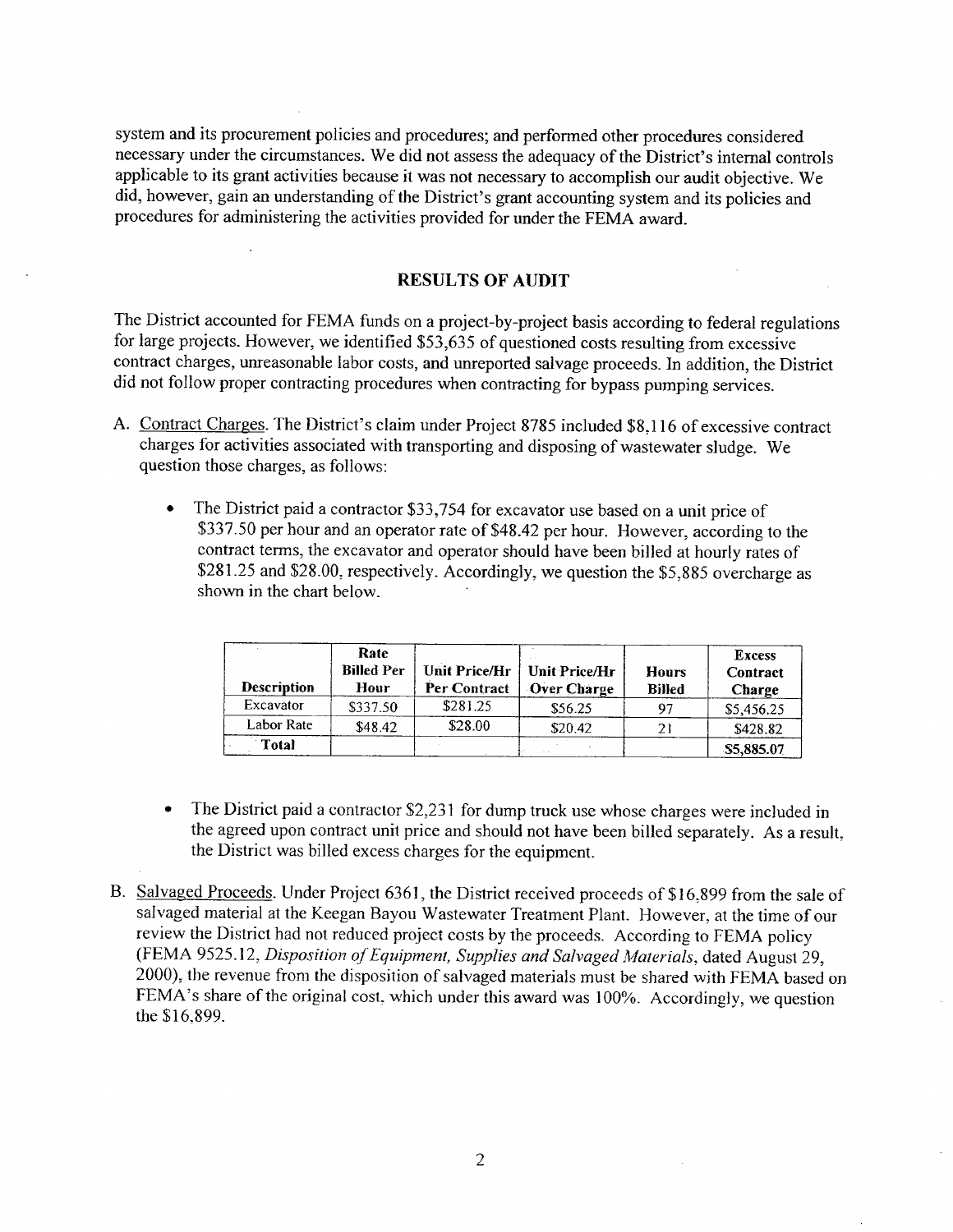- C. Labor Charges. The District's claims under Projects 2155 and 10439 included \$28,620 of excessive overtime labor charges paid to contractors to supply and maintain by-pass pumps at the South Gulfport Wastewater Treatment Plant. The excessive charges occurred because the contractors billed for maintenance technicians on days when (1) fuel was not added to the pumps, (2) no maintenance was performed, and (3) the pumps were not in operation. According to federal cost principles (OMB Circular A-87, Cost Principles for State, Local, and Indian Tribal Governments, Attachment A, C.Ia.), costs must be necessary and reasonable to be allowable under federal awards. The Circular states that a cost is reasonable if, in its nature and amount, it does not exceed that which would be incurred by a prudent person under the circumstances at the time of the decision. Accordingly, we question the \$28,620 billed for periods where no maintenance activities were performed.
- D. Contracting Procedures. According to federal regulations (44 CFR 13.36(b)(10)), a subgrantee may use time-and-material contracts only after a determination that no other contract is suitable, and if the contract includes a ceiling price that the contractor exceeds at its own risk. Federal regulations place restrictions on this method of procurement because it does not provide an incentive for contractors to control costs. In addition, federal regulations required procurement transactions to be conducted in a manner providing full and open competition except under certain circumstances, one of which is when the public exigency for the requirement will not permit a delay resulting from competitive solicitation (44 CFR 13.36(c) and (d)(4)).

Following Hurricane Katrina, the U.S. Environmental Protection Agency (EPA), under a mission assignment, procured a contractor to provide emergency by-pass pumping services at the South Gulfport Wastewater Treatment Plant until February 10,2006. The agreement was a noncompetitive time-and-materials contract with no ceiling price. The District continued the agreement under Projects 2155 and 10439 when the EPA contract period ended without establishing a ceiling price or determining whether more suitable contract terms existed. As of July 3 i, 2007, the District had incurred \$265,502 under the FEMA projects for the contracted services.

District officials said that the continued public health and safety problems presented by the continued inoperability of the plant was the reason why they departed from their normal procurement process. While we agree that exigent circumstances justified the use of noncompetitive time-and-material contracts immediately after the disaster, the District should have sought competitive bids with more suitable contracting arrangements for the long-term work under the FEMA projects.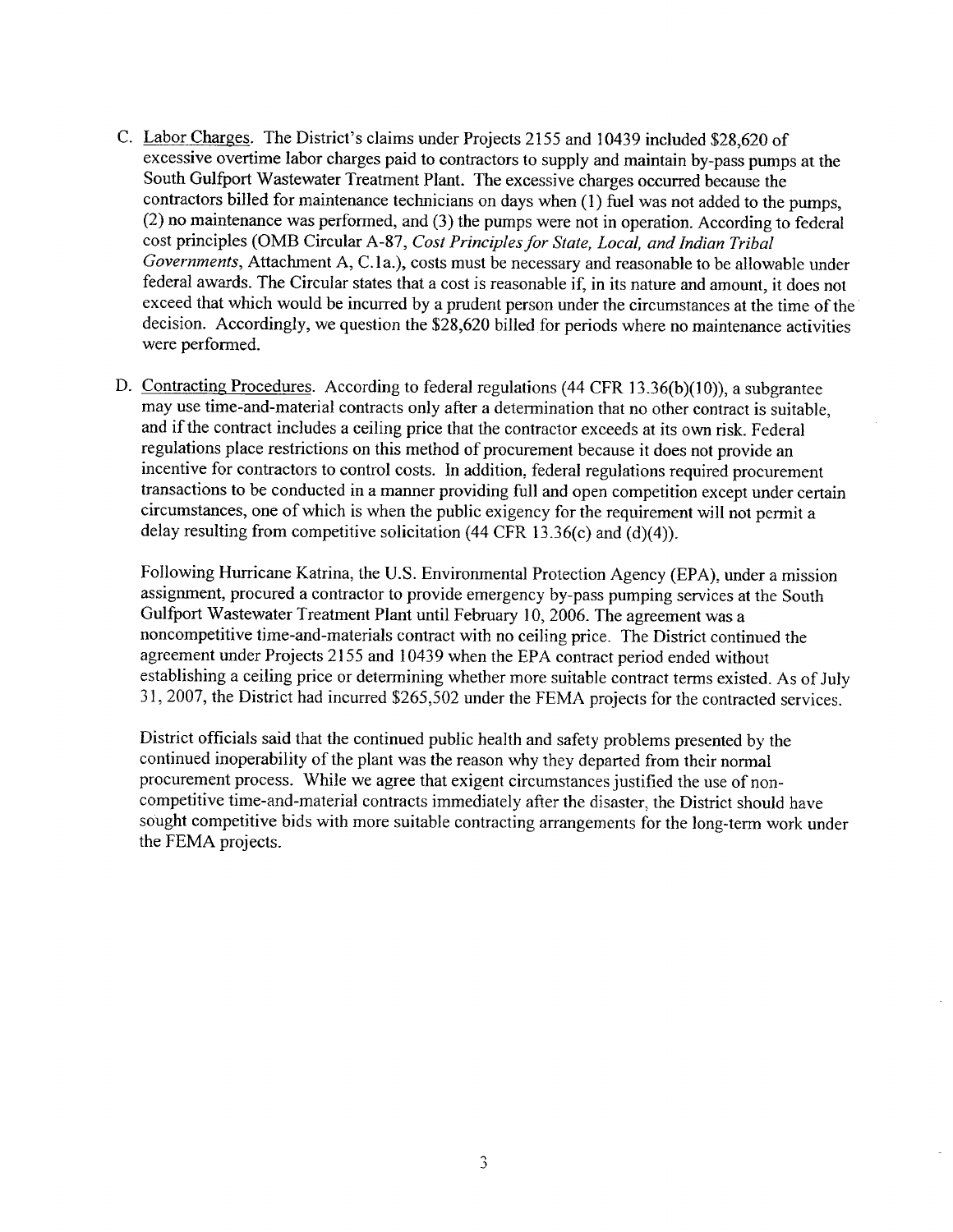### RECOMMENDATIONS

We recommend that the Acting Director, Mississippi Transitional Recovery Office, in coordination with MEMA:

Recommendation #1. Disallow the \$53,635 of questioned costs.

Recommendation #2. Instruct the District to comply with federal procurement regulations when acquiring goods and services under the FEMA award.

### DISCUSSION WITH MANAGEMENT AND AUDIT FOLLOW-UP

We discussed the results of our audit with District, FEMA, and MEMA officials on June 13, 2008. District officials concurred with all findings and recommendations.

Please advise me by February 02, 2009, of actions taken to implement the recommendations contained in this report. Should you have any questions concerning this report, please call me at (404) 832-6702 or Larry Arnold at (228) 385-1717. Key contributors to this assignment were Larry Arnold, Barbara Arbuckle, and James Miller.

cc: DHS Audit Liaison FEMA Audit Liaison Deputy Director, GCRO Chief Financial Director, Gulf Coast Recovery Office Regional Director, FEMA Region iv Public Assistance Office, FEMA TROI Recovery Office Chief of Staff, FEMA Mississippi TRO Mississippi State Coordinating Officer Mississippi. Legislative Auditor Director of Finance, Gulf Coast Recovery Office